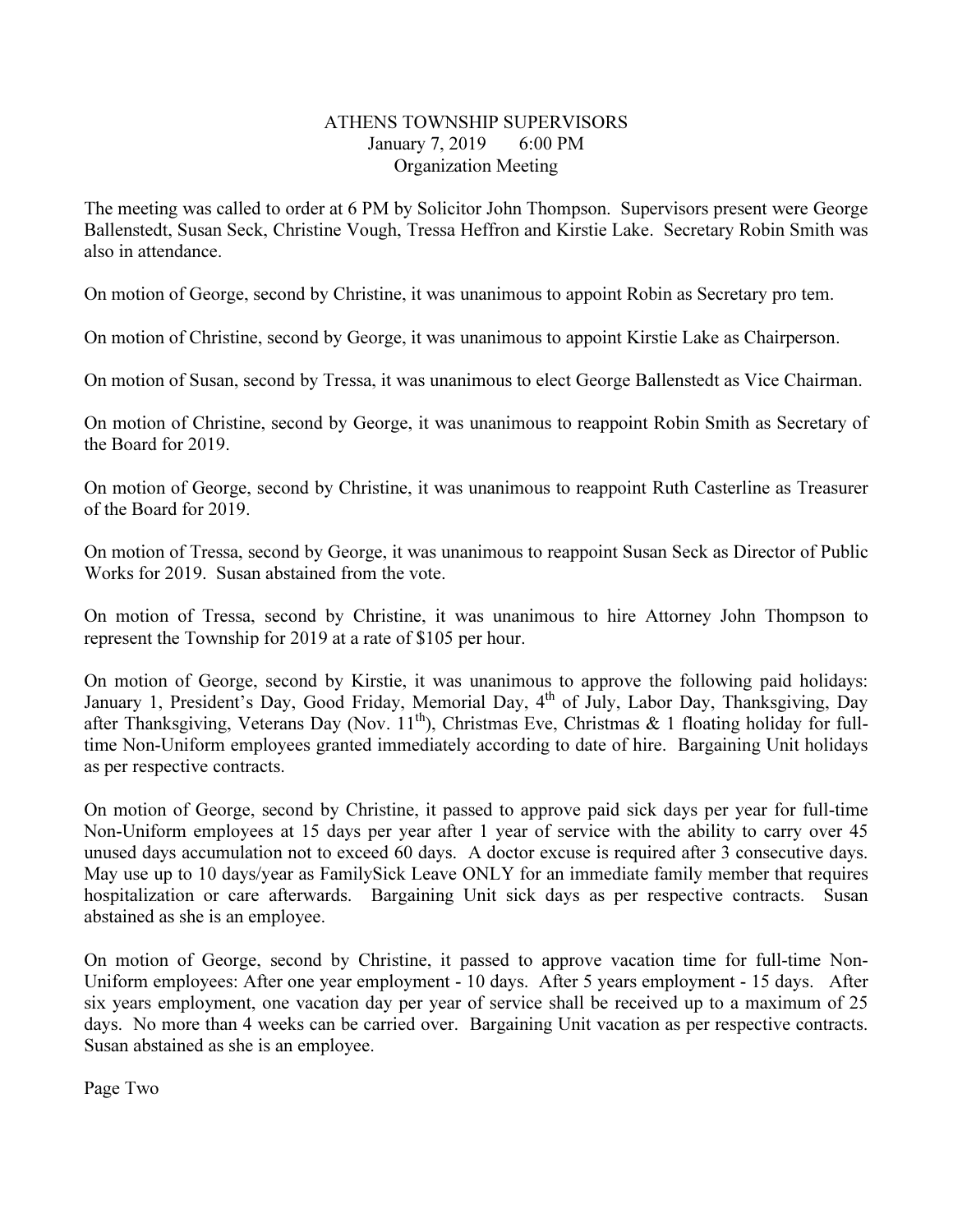Athens Township Supervisors January 7, 2019 Organization Mtg.

On motion of George, second by Christine, it passed to approve time off with pay for bereavement leave for Non-Uniform employees: for the death of husband, wife, children or stepchildren - 5 working days; mother, father, sister or brother - 5 working days; mother-in-law or father-in-law - 5 working days; aunt, uncle, grandparents, grandchild, niece, nephew, brother-in-law, sister-in-law - 3 working days. This leave time is for employee or spouse family member and also includes the death of any 'step-'. Granted immediately after employment. Bargaining Unit bereavement leave as per respective contracts. Susan abstained as she is an employee.

On motion of George, second by Christine, it passed to approve to continue to provide dental and vision coverage for each full-time Non-Uniform employee including the family plan, if applicable, as well as individual and family hospitalization benefits under NYS Teamsters Health and Hospital Fund; to provide short term and long term disability, AD&D and \$75,000 life insurance for police officers through Nationwide; provide short term disability (long term disability and AD&D insurance for police chief, Elaine and Ruth) and life insurance of \$30,000.00 for full-time Non-Uniform employees Bargaining Unit employee insurance as per respective contracts. Susan abstained as she is an employee.

On motion of George, second by Christine, it passed to approve 4 personal days for full-time Non-Uniform employees. Granted immediately and prorated according to date of hire. Bargaining Unit employee personal days as per respective contracts. Susan abstained as she is an employee.

On motion of George, second by Christine, it passed to continue to provide the Township Non-Uniform Defined Benefit Pension Plan and contribute \$93,221 to it and continue to provide the Police Defined Benefit Pension Plan and contribute \$74,843 to it for 2019. Non-uniform employees hired after 1-1- 2018 will be enrolled in the 457 and 401(a) Defined Contribution Plans for pension. Susan abstained as she is an employee.

On motion of George, second by Christine, it passed to approve that any supervisor in office during 2019 shall be authorized to perform any duties pertaining to Township affairs, whether administrative, road work, etc. Susan abstained as she is an employee.

On motion of George, second by Christine, it passed to give authority to Chairperson of the Board to purchase supplies and small items of equipment without formal approval of the Board, and to the other four supervisors to act in the same capacity in the event of emergency when the Chairperson is not available. Susan abstained as she is an employee.

On motion of George, second by Christine, it passed to approve the 2019 clothing reimbursement amounts for the following non-bargaining unit personnel: Zoning Officer/\$350; Assistant Zoning Officer/\$350; and Roadmaster/\$500. Susan abstained as she is the Roadmaster.

Page Three Athens Township Supervisors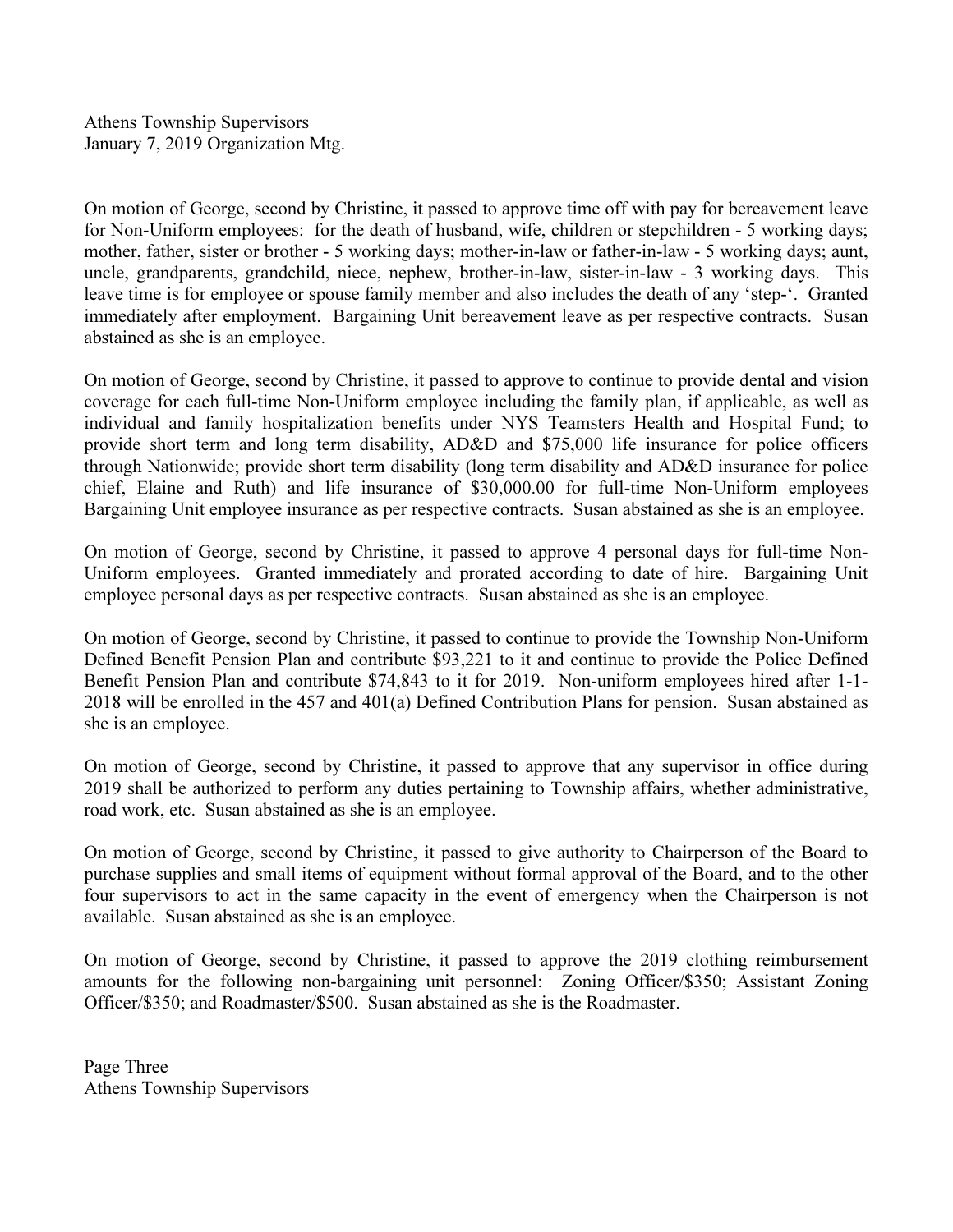January 7, 2019 Organization Mtg.

On motion of Christine, second by Tressa, it was unanimous to appoint Richard Bean as a member of the Vacancy Board for 2019.

On motion of George, second by Susan, it was unanimous to appoint Code Inspections, Inc. as our thirdparty building code enforcement entity for 2019.

On motion of Tressa, second by Christine, it was unanimous to approve the purging of records from 2011 and prior according to the records retention policy.

On motion of George, second by Susan, it was unanimous to hire James Shaw to serve as an SRO for the Athens Area School District at a salary of \$19.50/hour, to work a maximum of 32 hours per week while school is in session at the Lynch Bustin Elementary School and the Harlan Rowe Middle School, to begin after all employment paperwork is complete with Ruth, and to have the Chairperson swear him in. Chairperson Kirstie Lake administered the Oath of Office to James Shaw.

Voice of the Residents – none

On motion of George, second by Tressa, it was unanimous to adopt RESOLUTION 2019-01 designating C & N Bank and M & T Bank as our depositories for 2019.

On motion of George, second by Tressa, it was unanimous to adopt RESOLUTION 2019-02 appointing George Ballenstedt and Kirstie Lake as Athens Township's two representatives to the Bradford County Sanitation Committee Appeals Board for 2019.

On motion of George, second by Tressa, it was unanimous to adopt RESOLUTION 2019-03 designating Ruth Casterline as our primary voting delegate and George Ballenstedt as our first alternate voting delegate for the Bradford County TCC for 2019.

On motion of Tressa, second by Christine, it was unanimous to adopt RESOLUTION 2019-04, setting the fee schedule for 2019.

On motion of Christine, second by Susan, it was unanimous to direct John Thompson to draft and advertise ORDINANCE 2019-01, accepting Porcupine Road as a township road, for adoption at our January  $30<sup>th</sup>$  meeting.

On motion of Christine, second by George, it was unanimous to allow the Treasurer to pay bills during each month that become due or will be discounted before our meeting at the end of each month.

On motion of George, second by Tressa, it was unanimous to set the mileage reimbursement rate for 2019 at \$.58 per mile as per IRS. Page Four Athens Township Supervisors January 7, 2019 Organization Mtg.